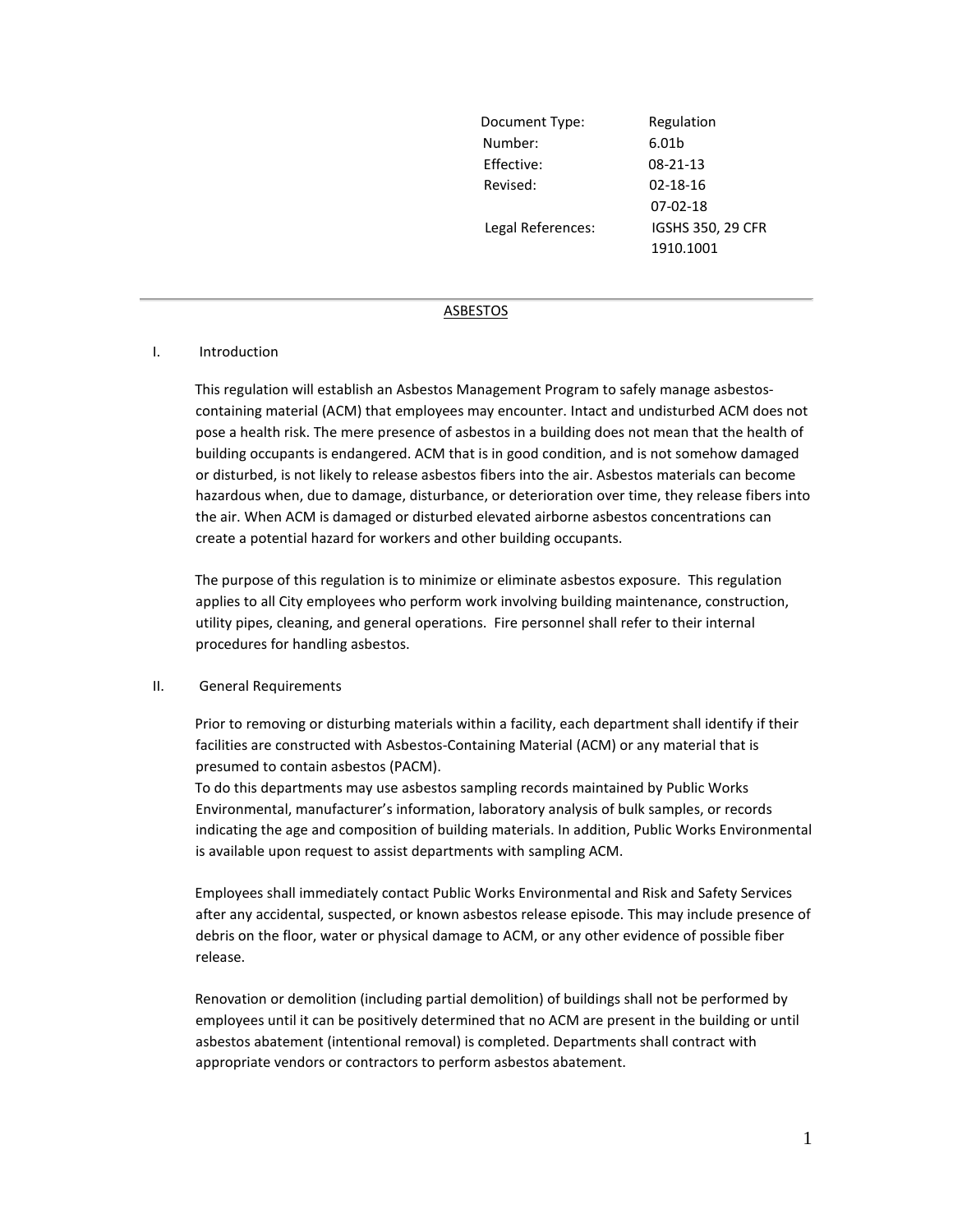Project managers who oversee asbestos abatement projects for City property shall ensure all contracted asbestos abatement work complies with the appropriate Federal and State Regulations and City Code. They shall also ensure that the appropriate demolition permits and EPA notification forms have been completed.

Employees of the City shall only perform minor repair and maintenance operations of ACM that is likely to be disturbed. Examples of this type of work include, but are not limited to patching thermal insulation, resealing asbestos flooring (with non-abrasive methods), or cleaning the surfaces of asbestos material using non-abrasive methods. If the scope of work will be more than a minor repair and maintenance to ACM, the department shall request consultation from Risk and Safety Services and Public Works Environmental to determine what additional controls and precautions are necessary. No employee may perform asbestos abatement of any type.

If a department suspects a facility may contain ACM:

- A. Supervisors or their designee shall coordinate with Risk and Safety Services for the necessary training;
- B. Employees shall notify their Supervisors prior to disturbing any ACM; and
- C. Supervisors or their designee shall contact Public Works Environmental and complete the necessary forms prior to disturbing any ACM.

## III. Training Requirements

Employees who perform repair and maintenance operations where ACM or PACM is present shall participate in training prior to performing duties with potential exposure.

- A. Maintenance and Custodial Work Facility employees who may perform maintenance and custodial work where they may come in contact with but will not disturb ACM or PACM shall participate in a 2hour Asbestos Awareness Training on an annual basis. Examples of this type of work include painting over asbestos-containing wallboard, or cleaning asbestos-containing floor tile.
- B. Repair Work Facility employees who may perform repair work on ACM or PACM shall participate in initial 16-hour training on Asbestos and a 2-hour refresher class on an annual basis. Examples of this type of work include any intentional cutting, breaking, scraping, drilling or sanding of ACM or PACM. Supervisors shall notify and consult with Risk and Safety Services if they will have employees performing repair work on ACM or PACM to ensure that they have been provided other necessary training and personal protective equipment (i.e. Respiratory Protection).
- C. Exterior work on Non-friable ACM (8-Hour NESHAP Training) Training requirements for certain work practices performed outside of buildings such as roofing repair and pipe repair/replacement differ from those required for work done inside buildings. Completion of the 8-hour NESHAP training is adequate for working with non-friable asbestos cement pipe and non-friable roofing materials if a valid Negative Exposure Assessment (NEA) has been completed and exposure is shown to be below applicable limits. The 8-hr NESHAP training must be taken every two years and the NEA is required to be validated annually.

Training for employees can be coordinated through Risk and Safety Services.